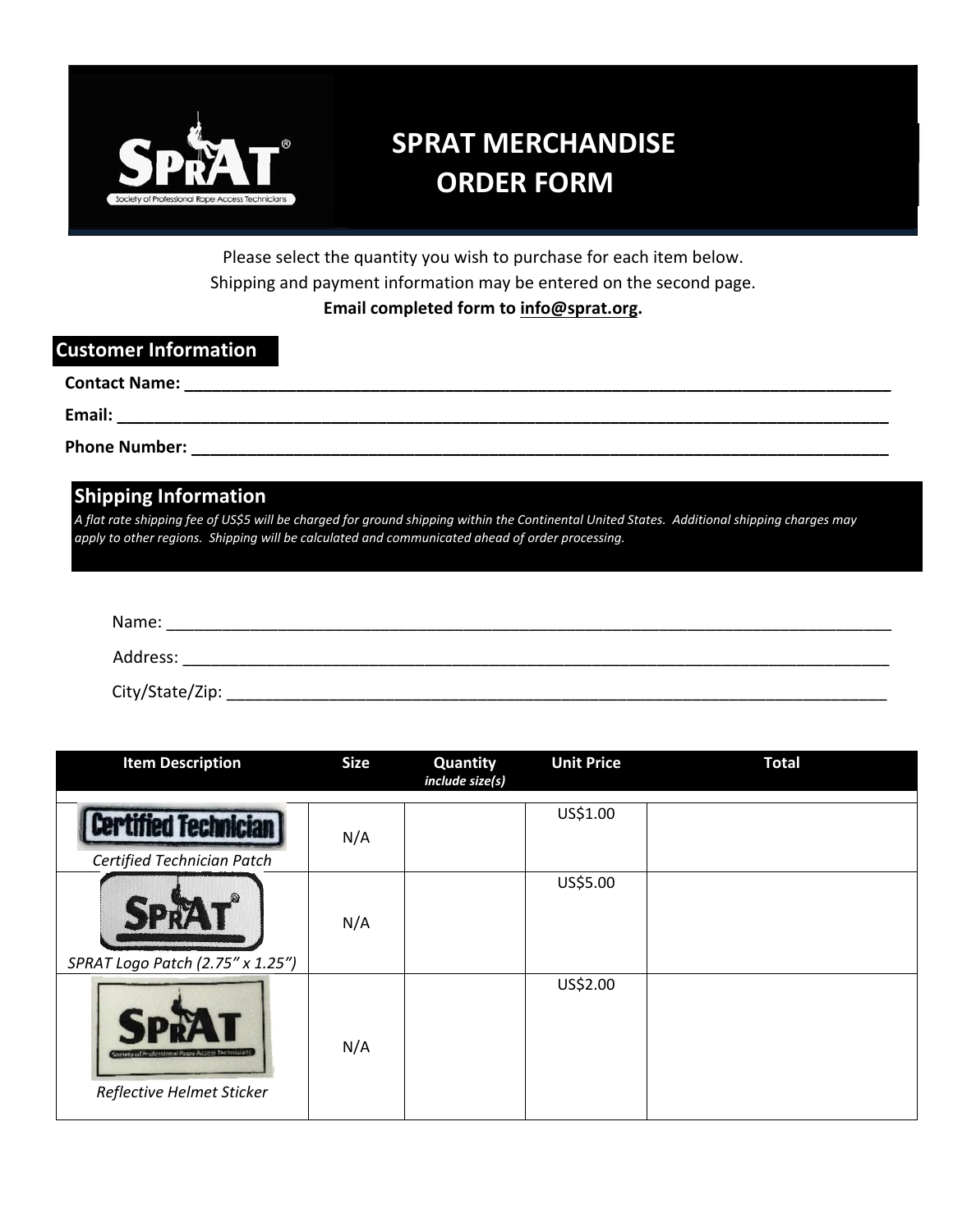|                                                 |                                         | US\$15.00 |  |
|-------------------------------------------------|-----------------------------------------|-----------|--|
| <b>SpR</b><br><b>Travel Coffee Mug</b>          | N/A                                     |           |  |
|                                                 |                                         | US\$19.00 |  |
|                                                 | N/A                                     |           |  |
| Nalgene Water Bottle                            |                                         |           |  |
| <b>T-Shirt Black Cotton</b>                     | Small Only                              | US\$15.00 |  |
|                                                 |                                         | US\$19.00 |  |
| <b>SPRAT</b>                                    | Small<br>Medium<br>Large<br>Extra Large |           |  |
| T-Shirt Dark Grey Tri-Blend                     |                                         |           |  |
| <b>SPRAT</b><br>Long Sleeve Dark Grey Tri-Blend | Small<br>Medium<br>Large<br>Extra Large | US\$25.00 |  |